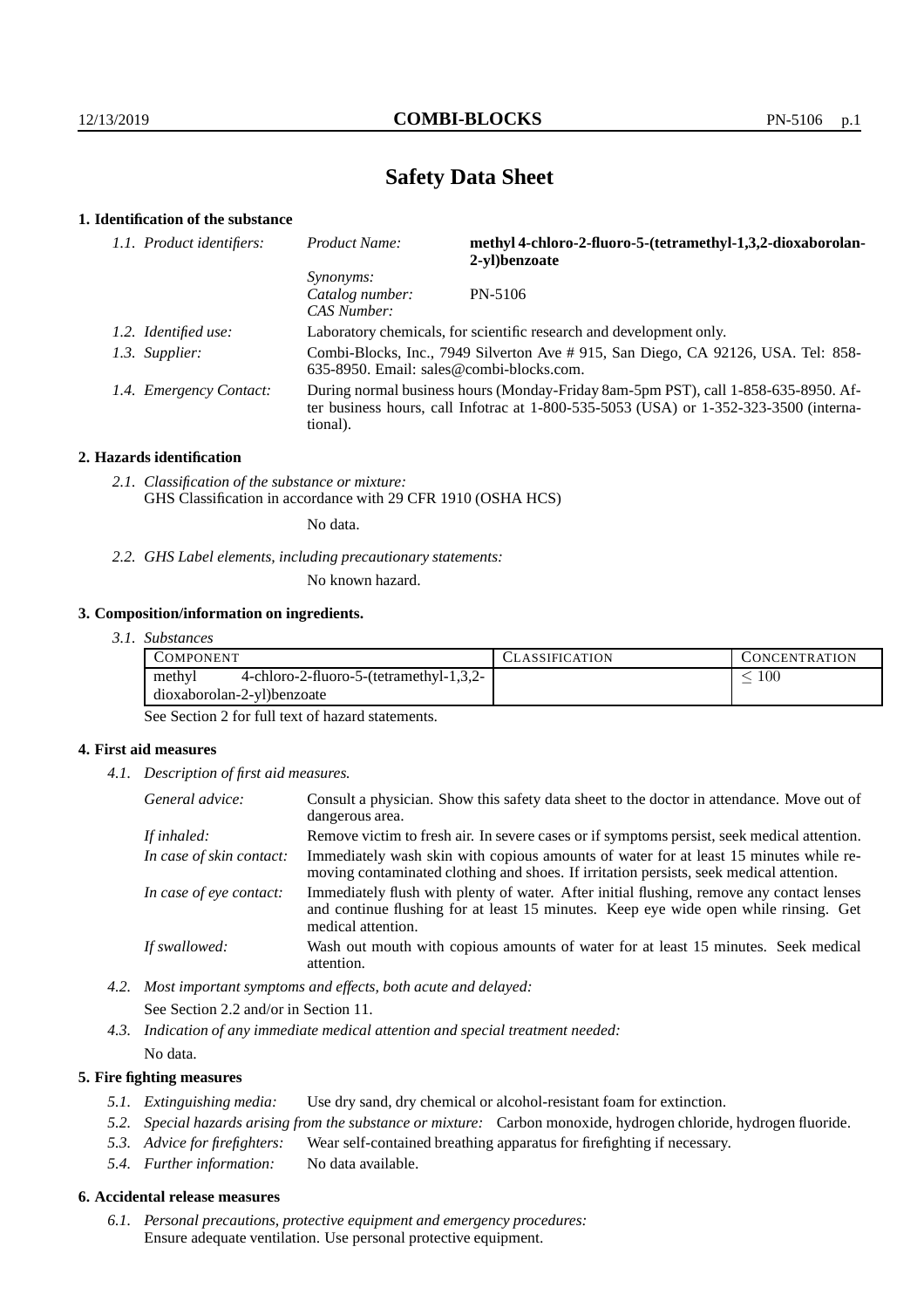| 6.2. Environmental precautions:                                                |                                                                                                                                                                                                                                                                    |                                                                                                                                                                                                                                                                                                                        |  |  |  |
|--------------------------------------------------------------------------------|--------------------------------------------------------------------------------------------------------------------------------------------------------------------------------------------------------------------------------------------------------------------|------------------------------------------------------------------------------------------------------------------------------------------------------------------------------------------------------------------------------------------------------------------------------------------------------------------------|--|--|--|
|                                                                                |                                                                                                                                                                                                                                                                    | Should not be released into the environment. See Section 12 for additional ecological information.                                                                                                                                                                                                                     |  |  |  |
|                                                                                |                                                                                                                                                                                                                                                                    | 6.3. Methods and materials for containment and cleaning up:                                                                                                                                                                                                                                                            |  |  |  |
| Sweep up or vacuum up spillage and collect in suitable container for disposal. |                                                                                                                                                                                                                                                                    |                                                                                                                                                                                                                                                                                                                        |  |  |  |
| 6.4. Reference to other sections:                                              |                                                                                                                                                                                                                                                                    |                                                                                                                                                                                                                                                                                                                        |  |  |  |
|                                                                                |                                                                                                                                                                                                                                                                    | Refer to protective measures listed in Sections 8 and 13.                                                                                                                                                                                                                                                              |  |  |  |
|                                                                                | 7. Handling and storage                                                                                                                                                                                                                                            |                                                                                                                                                                                                                                                                                                                        |  |  |  |
|                                                                                | 7.1. Precautions for safe handling: Avoid contact with skin and eyes. Avoid inhalation of vapour or mist. Keep away<br>from sources of ignition - No smoking. Take measures to prevent the build up of electro-<br>static charge. For precautions see section 2.2. |                                                                                                                                                                                                                                                                                                                        |  |  |  |
|                                                                                |                                                                                                                                                                                                                                                                    | 7.2. Conditions for safe storage, including any incompatibilities: Keep container tightly closed in a dry and well-ventilated<br>place. Containers which are opened must be carefully resealed and kept upright to prevent<br>leakage.                                                                                 |  |  |  |
|                                                                                | 7.3. Specific end use(s):                                                                                                                                                                                                                                          | Laboratory chemicals, for scientific research and development only.                                                                                                                                                                                                                                                    |  |  |  |
|                                                                                | 8. Exposure Controls / Personal protection                                                                                                                                                                                                                         |                                                                                                                                                                                                                                                                                                                        |  |  |  |
|                                                                                | 8.1. Control parameters:                                                                                                                                                                                                                                           |                                                                                                                                                                                                                                                                                                                        |  |  |  |
|                                                                                |                                                                                                                                                                                                                                                                    | Components with workplace control parameters: Contains no substances with occupational exposure limit values.                                                                                                                                                                                                          |  |  |  |
|                                                                                | 8.2. Exposure controls:                                                                                                                                                                                                                                            |                                                                                                                                                                                                                                                                                                                        |  |  |  |
|                                                                                | Appropriate engineering controls: Ensure that eyewash stations and safety showers are close to the workstation<br>location. Ensure adequate ventilation, especially in confined areas.                                                                             |                                                                                                                                                                                                                                                                                                                        |  |  |  |
|                                                                                | Personal protective equipment:                                                                                                                                                                                                                                     |                                                                                                                                                                                                                                                                                                                        |  |  |  |
|                                                                                | Eye/face protection:                                                                                                                                                                                                                                               | Wear appropriate protective eyeglasses or chemical safety goggles as described by OSHA's<br>eye and face protection regulations in 29 CFR 1910.133 or European Standard EN166.                                                                                                                                         |  |  |  |
|                                                                                | Skin protection:                                                                                                                                                                                                                                                   | Handle with gloves. Gloves must be inspected prior to use. Use proper glove removal<br>technique (without touching glove's outer surface) to avoid skin contact with this product.<br>Dispose of contaminated gloves after use in accordance with applicable laws and good<br>laboratory practices. Wash and dry hands |  |  |  |
|                                                                                | <b>Body Protection:</b>                                                                                                                                                                                                                                            | Complete suit protecting against chemicals, Flame retardant antistatic protective clothing.,<br>The type of protective equipment must be selected according to the concentration and<br>amount of the dangerous substance at the specific workplace.                                                                   |  |  |  |
|                                                                                | Respiratory protection:                                                                                                                                                                                                                                            |                                                                                                                                                                                                                                                                                                                        |  |  |  |

Control of environmental exposure: Prevent further leakage or spillage if safe to do so. Do not let product enter drains.

# **9. Physical and chemical properties**

*9.1. Information on basic physical and chemical properties*

| (a)                        | Appearance:                                   | No data  |
|----------------------------|-----------------------------------------------|----------|
| (b)                        | Odour:                                        | No data  |
| (c)                        | Odour Threshold:                              | No data  |
| (d)                        | pH:                                           | No data  |
| (e)                        | Melting point/freezing point:                 | No date. |
| (f)                        | Initial boiling point and boiling range:      | No data  |
| (g)                        | Flash point:                                  | No data  |
| (h)                        | Evaporatoin rate:                             | No data  |
| (i)                        | Flammability (solid, gas):                    | No data  |
| (j)                        | Upper/lower flammability or explosive limits: | No data  |
| (k)                        | Vapour pressure:                              | No data  |
| $\left( \mathrm{l}\right)$ | Vapour density:                               | No data  |
| (m)                        | Relative density:                             | No data  |
| (n)                        | Water solubility:                             | No data  |
| $\left( 0 \right)$         | Partition coefficient: n-octanol/water:       | No data  |
| (p)                        | Auto-ignition:                                | No data  |
| (q)                        | Decomposition temperature:                    | No data  |
| (r)                        | Viscosity:                                    | No data  |
| (s)                        | Explosive properties:                         | No data  |
| (t)                        | Oxidizing properties:                         | No data  |